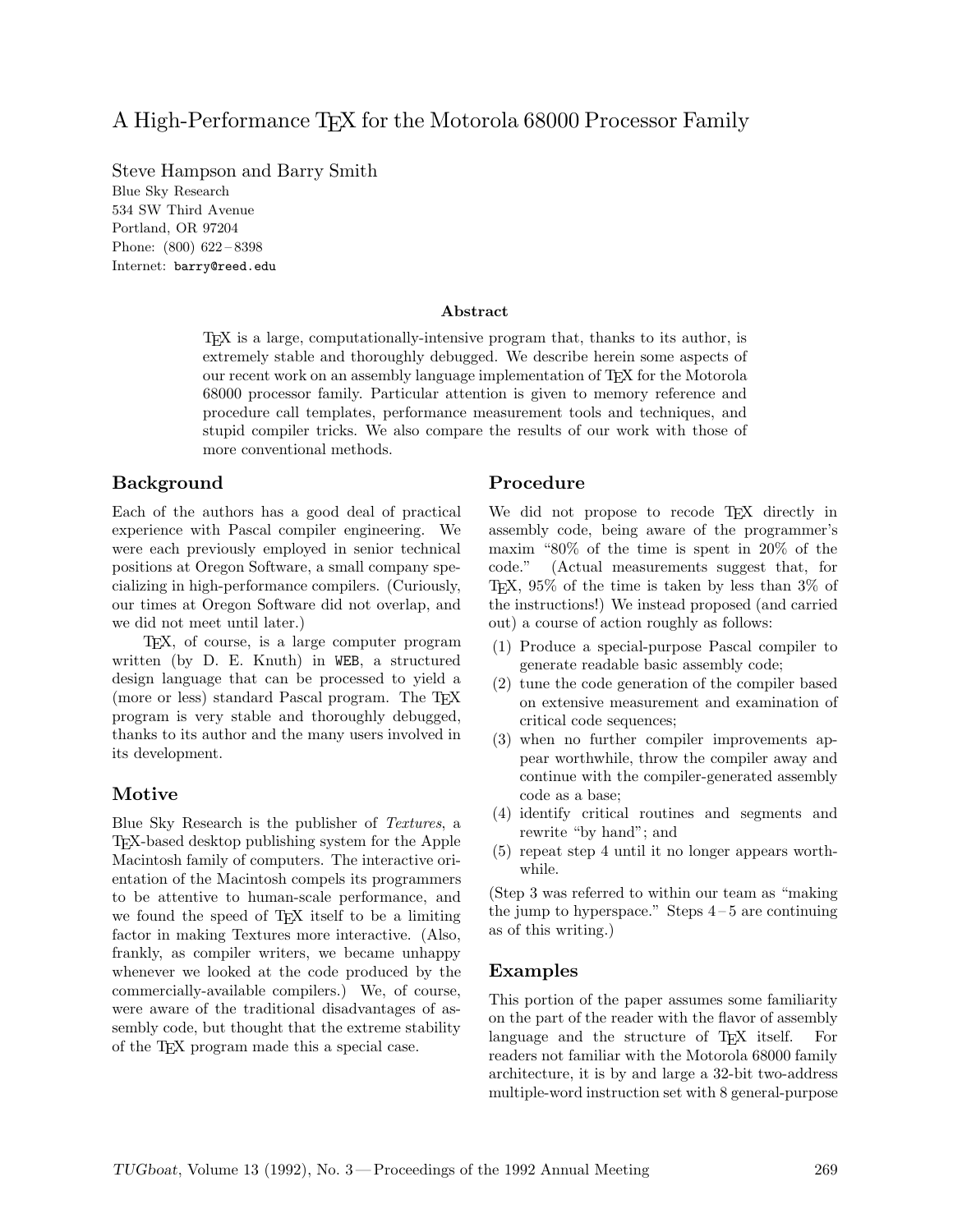arithmetic registers  $(D0-D7)$  and 8 32-bit address base registers  $(A0 - A7)$ . A7 is conventionally used as the stack pointer (SP).

**Example 1: Access to the "mem" array.** The mem array is TEX's principal memory structure, and is referenced by many parts of the program. Since Textures incorporates a "large" T<sub>E</sub>X, each element of mem occupies 8 bytes; furthermore, since in Textures the mem array can grow as needed, it is referenced by a pointer that may change value when the array changes size.

The straightforward 68000 instruction sequence to access item "n" is as follows, assuming "n" is in  $Do^{\circ}$ 

asl.l \#3,D0 ; shift N left 3 bits<br>move.l MEMPTR.A0 ; load address reg ; load address reg move.l 0(A0,D0:L),D1 ; mem[N].rh -> D1

This is a relatively expensive sequence, considering its wide-spread use. Especially costly is the instruction to load the base address of mem, requiring 4 bytes for the instruction itself and also a 4-byte memory fetch.

On the 68000, address register A6 is conventionally used as a procedure frame pointer, maintaining the stack offset on procedure entry for reference to parameters and local variables. (This simplifies code generation within the procedure as the stack grows and shrinks.) As it happened, the Oregon Software Pascal – 2 compiler we used as a base for our efforts was originally designed for the Digital PDP – 11 computer, which has no such frame pointer. The compiler therefore already was capable of computing stack offsets without the benefit of the frame pointer, freeing register A6 for other uses. We dedicated it to serve as the pointer to mem, and modified the compiler to generate special code for references to that variable.

We then went through the code to TEX, identifying each variable and expression that could serve as a mem reference. The compiler pre-shifted constants in mem indices, and we changed each computed expression to pre-calculate the left shift (equivalent to multiplying by 8). (Most pointers are produced by arithmetic on pointers, so we changed statements like " $p:=p+1$ " to " $p:=p+8$ ".) The resulting code eliminated the need for the shift instruction, so the code above simplifies to a single instruction:

#### move.l 0(A6,D0:L),D1 ;mem[N].rh -> D1

(This was *much* easier to write about than to actually perform; before we could be satisfied that we had identified every reference to mem, we found it necessary to create tools that would give us a full trace of each mem reference to compare with a standard trace.)

**Example 2: instruction counting.** We used several TEX jobs as performance benchmarks. The largest and most "life-like" of these was *The TEXbook*, which produces 494 typeset pages. The performance analyzer provided with the Macintosh development system is an interrupt-based profiler that samples the program counter every few milliseconds and produces an execution time profile by procedure blocks. While this was very indicative of major program flow, we found it somewhat unstable and too coarse for critical sections. We then built an instruction-by-instruction counter that produced an assembly listing with execution counts attached to each instruction. Here is a partial summary of counts for *The TEXbook* from April 20:

|         | calls instructions | $\%$ /total procedure |
|---------|--------------------|-----------------------|
| 5703564 | 190 236 375        | $16.435$ get_next     |
|         | 152 982 983        | 13.217 main_control   |
| 82008   | 60 914 195         | $5.263$ hpack         |
| 53 313  | 57 517 172         | 4.969 hlist out       |
| 229313  | 55 271 629         | 4.775 try_break       |
| 8036    | $46\,325\,505$     | 4.002 line_break      |

This tool was somewhat expensive to use, slowing execution by a factor of 150 or so, but the information was happily consistent and precise. (Perhaps seductively so; we sometimes needed to remind ourselves that instruction counts were *not* directly related to processing time. In more than one case we chose instruction sequences with more instructions but faster execution, according to processor timing calculations.)

Our measurement tools gave us more than enough information to identify critical sequences for hand work. (a target-rich environment for assembler jockeys, so to speak.) Here is a similar summary from May 23 (the calls are identical):

| instructions |        | $\%$ /total procedure |
|--------------|--------|-----------------------|
| 128 071 928  | 13.322 | get_next              |
| 109 146 891  |        | 11.353 main_control   |
| 53 136 456   |        | 5.527 try_break       |
| 51951382     |        | 5.404 hlist_out       |
| 46 203 165   |        | 4.806 line_break      |
| 43 949 702   |        | $4.572$ hpack         |

**Example 3: Procedure calling sequences.** A slightly different view of instruction count data summarizes procedures in order of the number of calls: